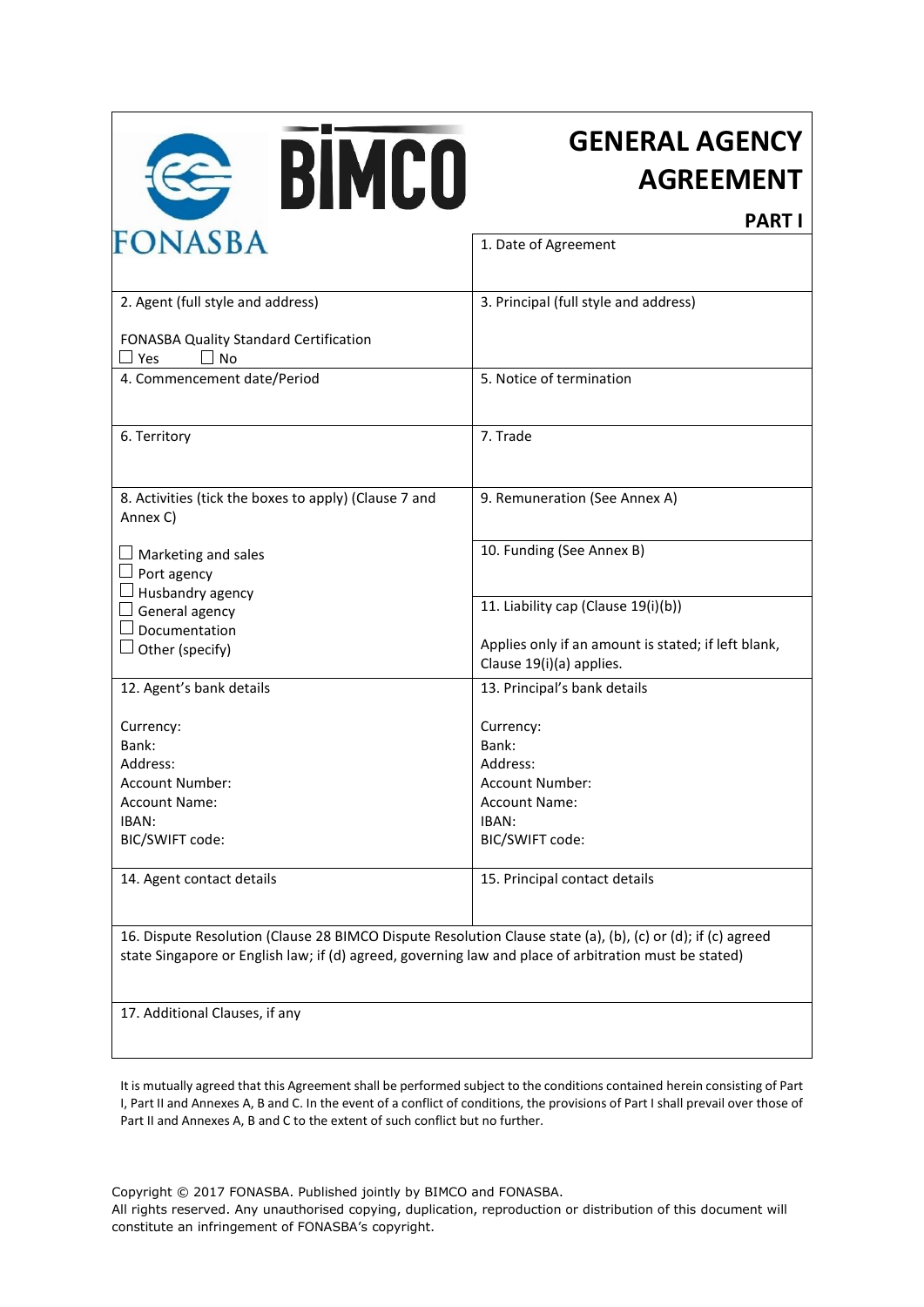| Signature and Company Stamp (Agent) | Signature and Company Stamp (Principal) |
|-------------------------------------|-----------------------------------------|
|                                     |                                         |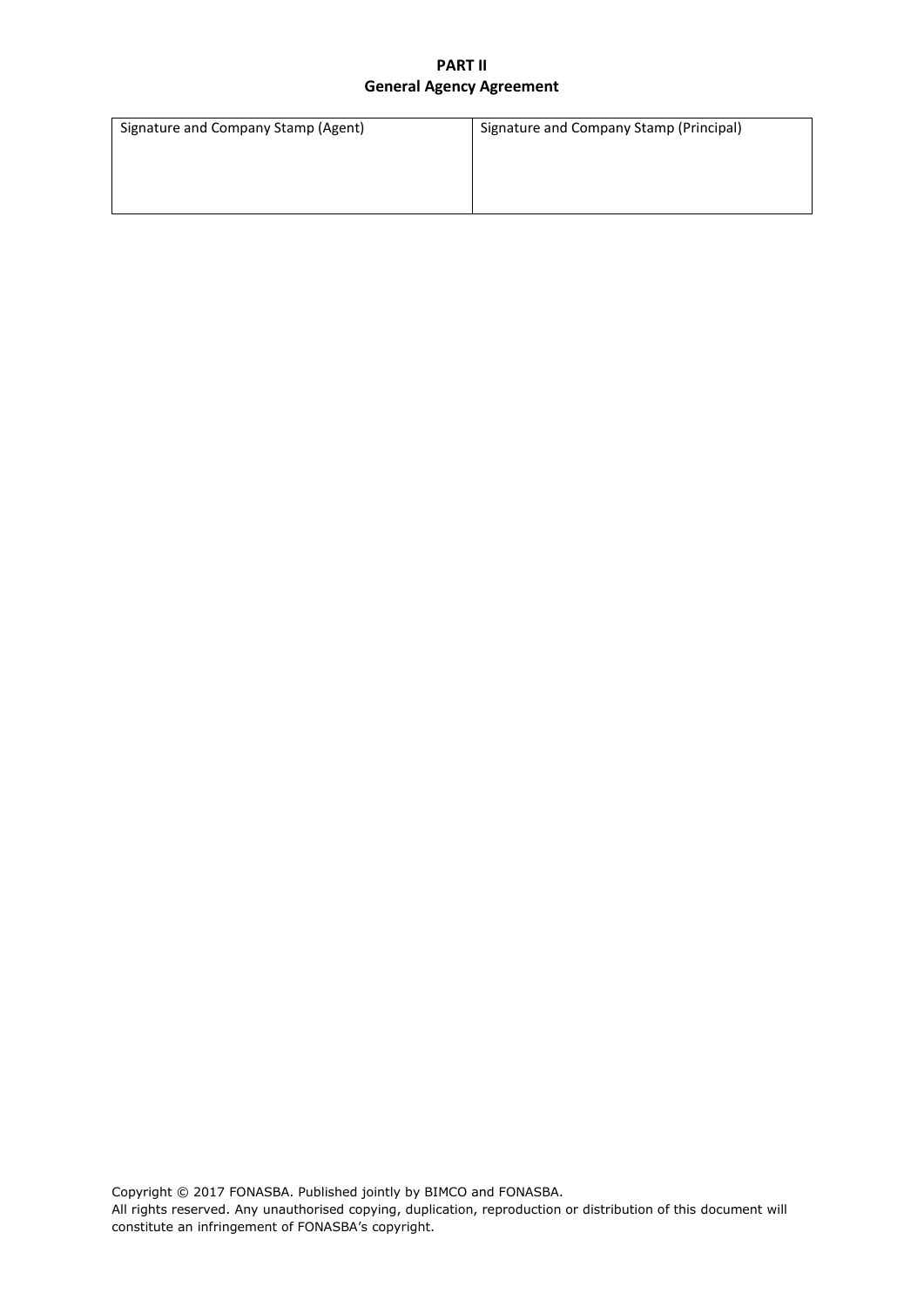#### **Definitions**

**"Activities"** means the functions specified in Box 8.

**"Agent"** means the party stated in Box 2.

**"Disbursements"** means expenses paid or payable to third parties.

**"Expenses"** means costs incurred by or on behalf of the Agent for the account of the Principal.

**"Funding"** means the terms on which Remuneration will be paid and Disbursements settled.

**"Parties"** means the Agent and the Principal.

**"Period"** means the length of time and/or the project details specified in Box 4.

**"Principal"** means the party stated in Box 3.

**"Remuneration"** means the fee, commission or other sum payable to the Agent for the performance of the agreed Activities.

**"Territory"** means the port(s), place(s) or geographic area specified in Box 6.

#### **Section 1 Basis of the Agreement**

**1.** The Agent has agreed to act on behalf of the Principal in the Territory in accordance with this Agreement.

**2.** This Agreement shall commence on the date stated in Box 4 and continue for the Period stated therein. In the event that no Period is specified, the Agreement shall continue until terminated by either party giving to the other the period of notice specified in Box 5.

**3.** The Agent will not accept representation of other shipping companies or engage in NVOCC or freight forwarding activities in the Territory, which are in direct competition with the trade specified in Box 7, without prior written consent which shall not be unreasonably withheld.

**4.** The Principal undertakes not to appoint any other party in the Territory for the Activities set out in Box 8, unless and solely to the extent required to do so by the terms of a charter party or other contract of carriage. In such event, all other Activities under this agreement shall be performed by the Agent.

**5.** The Principal will remunerate the Agent for the Activities agreed in Box 8 in accordance with Box 9 and/or Annex A (Remuneration).

Copyright © 2017 FONASBA. Published jointly by BIMCO and FONASBA.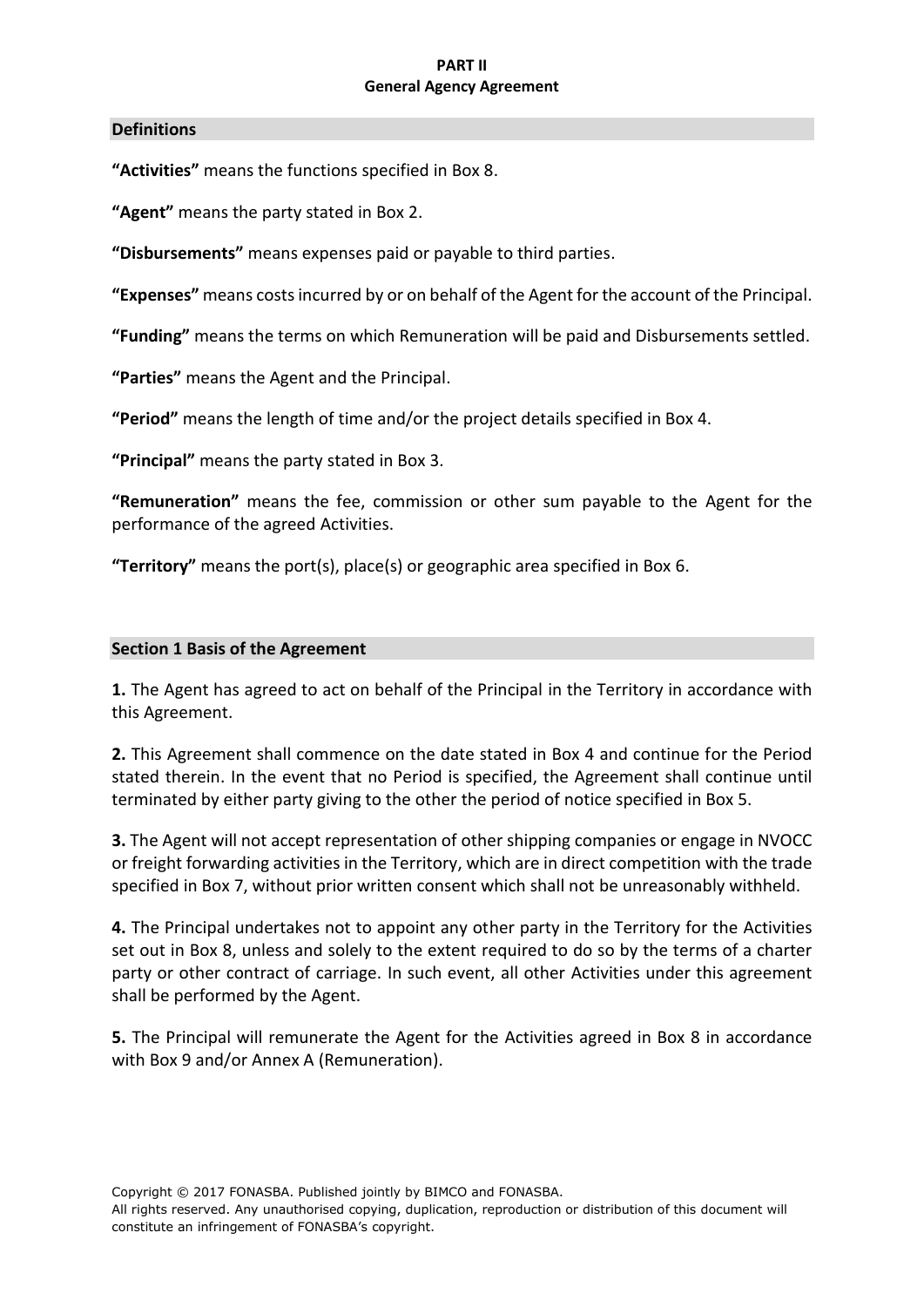**6.** The Agent may appoint sub-agents subject to prior written approval by the Principal.

**(a)\*** The Agent shall be responsible for any loss or damage to the Principal arising from subagents' negligent, reckless or wilful acts or omissions in the discharge of their obligations under this Agreement.

**(b)\*** The Agent shall not be responsible for the negligent acts or defaults of any sub-agents unless the Agent fails to exercise due care in the appointment and supervision of such subagent. Notwithstanding the foregoing the Agent shall be responsible for the acts of its subsidiary companies appointed within the context of this Clause.

The Agent shall not be responsible for failure to exercise due care in the appointment of any sub-agent nominated by the Principal.

*\* Subclauses (a) and (b) are alternatives. Strike out the one not to apply. If no choice has been made, Subclause (a) shall apply.*

#### **Section 2 Activities**

**7.** Activities include the following and may be expanded upon in Annex C:

## *(a) Marketing and sales*

(i) Undertaking marketing and sales in the Territory by maintaining contact with shippers, consignees, freight forwarders and charterers and keeping the Principal informed of potential business opportunities;

(ii) providing statistics and information reasonably requested by the Principal;

(iii) engaging in public relations activities and participating in any trade association as agreed with the Principal; and

(iv) agreeing a budget with the Principal to enable the Agent to fulfil the agreed scope of representation.

## *(b) Port agency*

(i) Arranging for berthing of vessels, loading and discharging of cargo and/or passengers in accordance with local custom and conditions;

(ii) cargo operations: co-ordinating stevedores and terminal operators, reporting to relevant authorities and arranging and checking documentation;

(iii) inward and outward clearance of vessels: making arrangements to permit entry and departure, complying with the requirements of statutory and regulatory authorities and arranging and co-ordinating the provision of port services;

Copyright © 2017 FONASBA. Published jointly by BIMCO and FONASBA.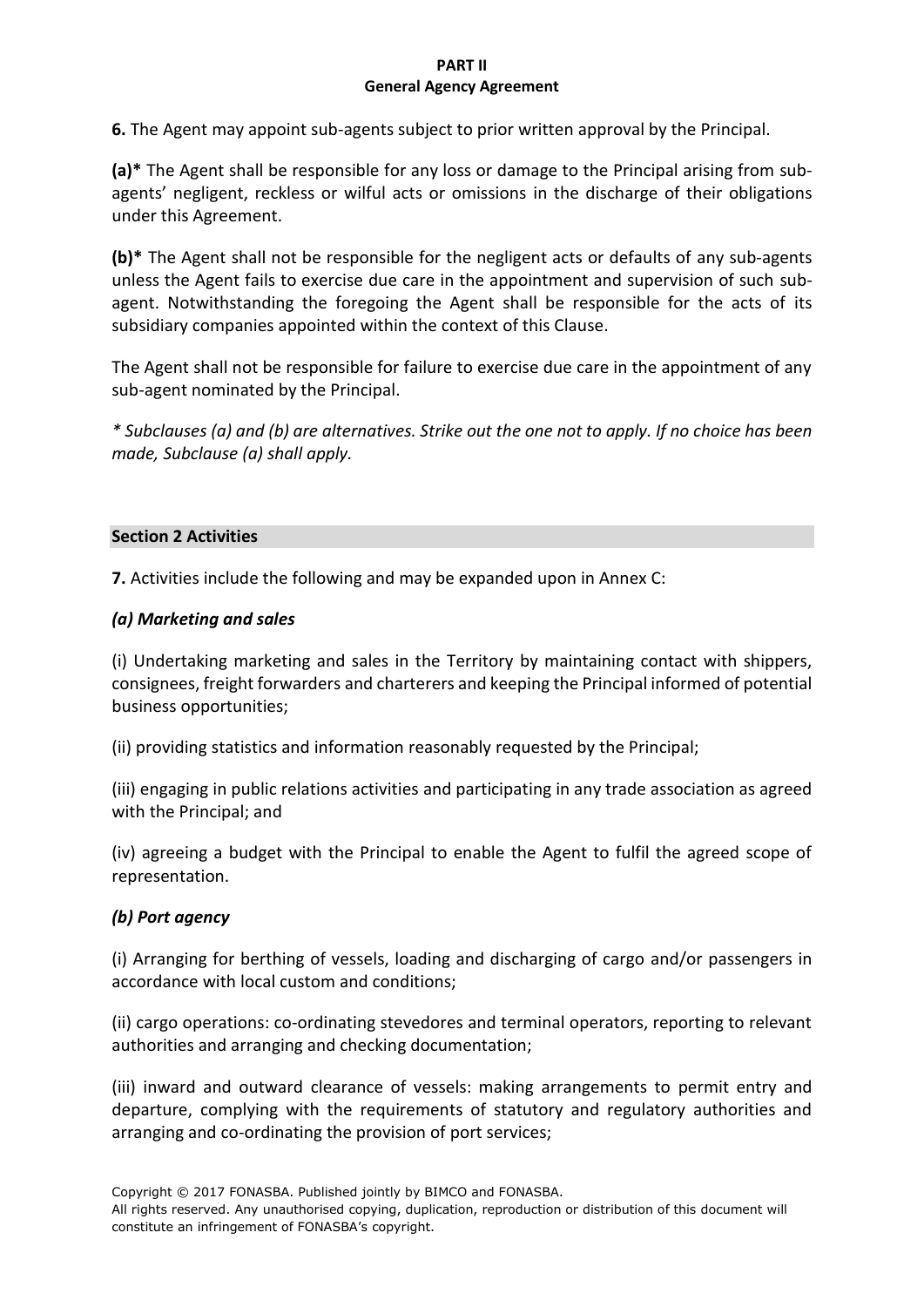(iv) keeping the Principal regularly and in a timely manner informed of port and working conditions likely to affect the despatch of the Principal's vessels;

(v) reporting to the Principal the vessel's position and preparing a statement of facts of the call and/or a port log; and

(vi) placing orders on behalf of the Principal for the supply of goods and services.

# *(c) Husbandry agency*

(i) Attending the Master and all crew matters, consular requirements, organising medical and dental treatment and supervising crew changes;

(ii) ordering and receiving goods, services, supplies and spare parts for the vessel;

(iii) making arrangements for receiving bunkers;

(iv) arranging and co-ordinating repairs; and

(v) all other activities relating to the day to day running of the vessel.

# *(d) General agency*

(i) Co-ordinating all activities of port and/or sub-agents, as set forth in this Agreement, in order to ensure the proper performance of all customary requirements for the operation of the Principal's vessels in the Territory; and

(ii) attending to the Principal's requirements concerning claims handling. All expenses involved with claims handling are for the Principal's account.

# *(e) Documentation*

On behalf of the Principal, issuing bills of lading and manifests, delivery orders, certificates and such other documents as may be required.

**8.** All communications, instructions and exchanges between the Parties in connection with arrangements for, and the operation of, Activities shall be in accordance with the Agent's contact details at Box 14 and the Principal's contact details at Box 15.

## **Section 3 Finance and Budgets**

**9.** The Agent shall:

(i) collect any monies due to the Principal including, but not limited to, freight, storage, demurrage and terminal handling charges;

Copyright © 2017 FONASBA. Published jointly by BIMCO and FONASBA.

All rights reserved. Any unauthorised copying, duplication, reproduction or distribution of this document will constitute an infringement of FONASBA's copyright.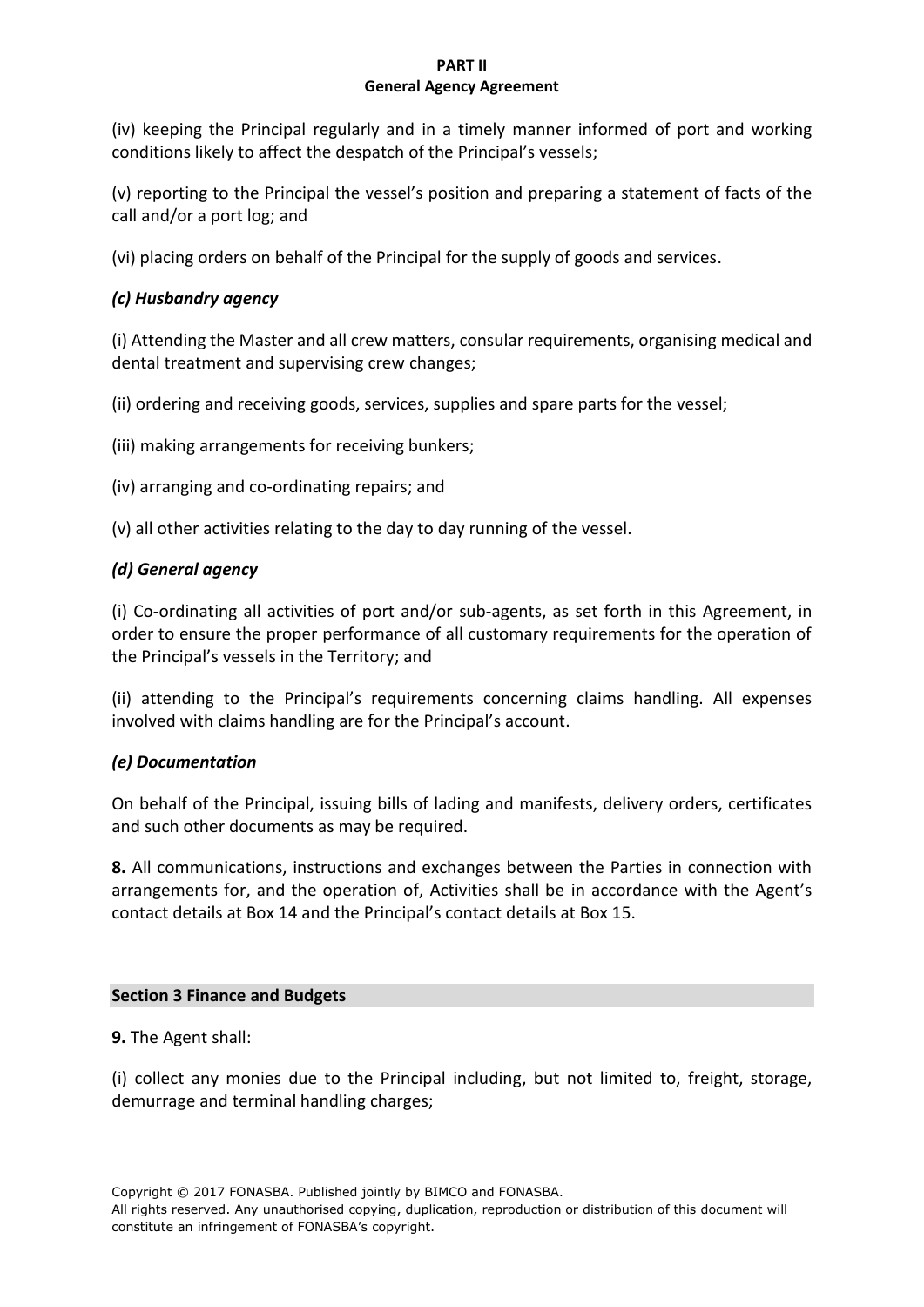(ii) check all invoices or vouchers received for services rendered and prepare a proper disbursement account in respect of each voyage or accounting period;

(iii) encourage authorities, port and terminal operators and service providers to render invoices in a timely manner and take prompt action to obtain any invoices that are delayed without good reason;

(iv) provide appropriate records of the Principal's financial position, which shall be available for inspection. The costs of such inspection shall be entirely for the Principal's account;

(v) advise the Principal of all amendments to port tariffs and other charges as they become known;

(vi) calculate freight and other charges and exercise reasonable skill and care in applying all terms and conditions and agreements;

(vii) take and pass the benefit on to the Principal of all available discounts;

(viii) remit to the Principal any monies due at such periodic intervals as may be agreed. All bank charges shall be for the Principal's account. The Agent shall have authority to retain money from the freight collected to cover all past and current Disbursements and Remuneration, subject to providing regular cash position statements to the Principal. In the event of a debit balance, the Principal shall restore Funding to the agreed level but may deduct any amount held by the Agent in credit for a subsequent accounting period; and

(ix) advise the Principal of the customary credit terms and arrangements. If the Agent is required to grant credit to customers for commercial reasons, the risk in respect of outstanding collections is for the Principal's account unless the Agent has granted credit without the knowledge of the Principal.

Remittances to the Principal shall be paid into the Principal's bank account stated at Box 13. The account details and number may be modified or changed only by written amendment of the Agreement signed by the Parties.

**10.** For the avoidance of doubt, the Agent shall not be required or expected to use or commit its own funds to finance the Principal's interests or obligations.

**11.** The Principal shall advance Funding at such times and in such sums as agreed and set out at Annex B (Funding), required for the fulfilment of the Agent's obligations and to meet Disbursements and Remuneration payable under this Agreement. Funding shall be paid into the Agent's bank account stated at Box 12. The account details and number may be modified or changed only by written amendment of this Agreement signed by the Parties.

**12.** In the event of termination, whether or not due to default of the Agent, all Disbursements and Remuneration outstanding or arising at, or in connection with any Activities being provided at, the time of termination, shall be settled by the Principal.

Copyright © 2017 FONASBA. Published jointly by BIMCO and FONASBA.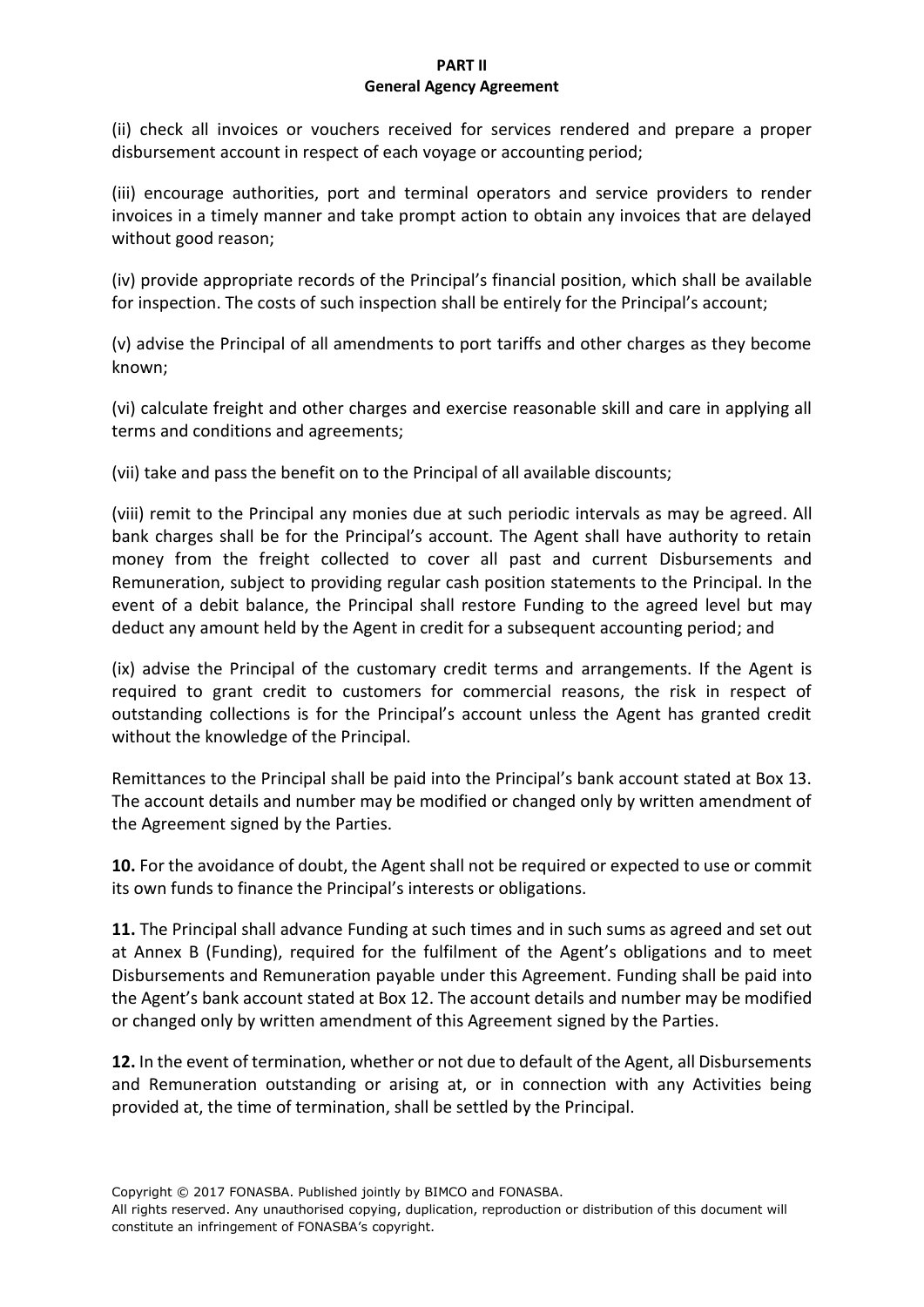**13.** Termination of this Agreement shall be without prejudice to all rights accrued by or between the Parties prior to the date of termination.

**14.** The Agent shall ensure that the Principal's funds are accounted separately from its own.

**15.** Without prejudice to any other right or remedy under this Agreement, if the Principal fails to comply with any of its financial obligations the Agent shall be entitled to:

(i) inform any suppliers, service providers or authorities that the Agent has not been put in funds;

(ii) take any necessary measures to detain the vessel or vessels in port until such funds are received;

(iii) retain any documents that the Agent has in its possession pending receipt of funds; and

(iv) terminate this Agreement with immediate effect by giving written notice to the Principal.

## **Section 4 Resources and Insurance**

**16.** The Agent shall provide resources necessary for the performance of its Activities under this Agreement.

**17.** Software provided by the Principal for any purpose connected with this Agreement shall remain the Principal's property and shall be used exclusively for the purpose for which it is provided.

## **18. Insurance**

**(a)** The Agent shall, throughout the duration of this Agreement, maintain adequate and appropriate insurance cover for:

(i) negligent acts or defaults in the performance of its obligations under this Agreement; and

(ii) public liability insurance.

**(b)** The Principal shall, throughout the duration of this Agreement, maintain shipowners' protection and indemnity insurance or charterers' cover, as appropriate. If the Principal does not have such cover, the Agent shall be entitled to terminate this Agreement with immediate effect by giving written notice to the Principal.

**(c)** The Principal and the Agent shall, on the request of the other, provide evidence of such insurance cover.

Copyright © 2017 FONASBA. Published jointly by BIMCO and FONASBA.

All rights reserved. Any unauthorised copying, duplication, reproduction or distribution of this document will constitute an infringement of FONASBA's copyright.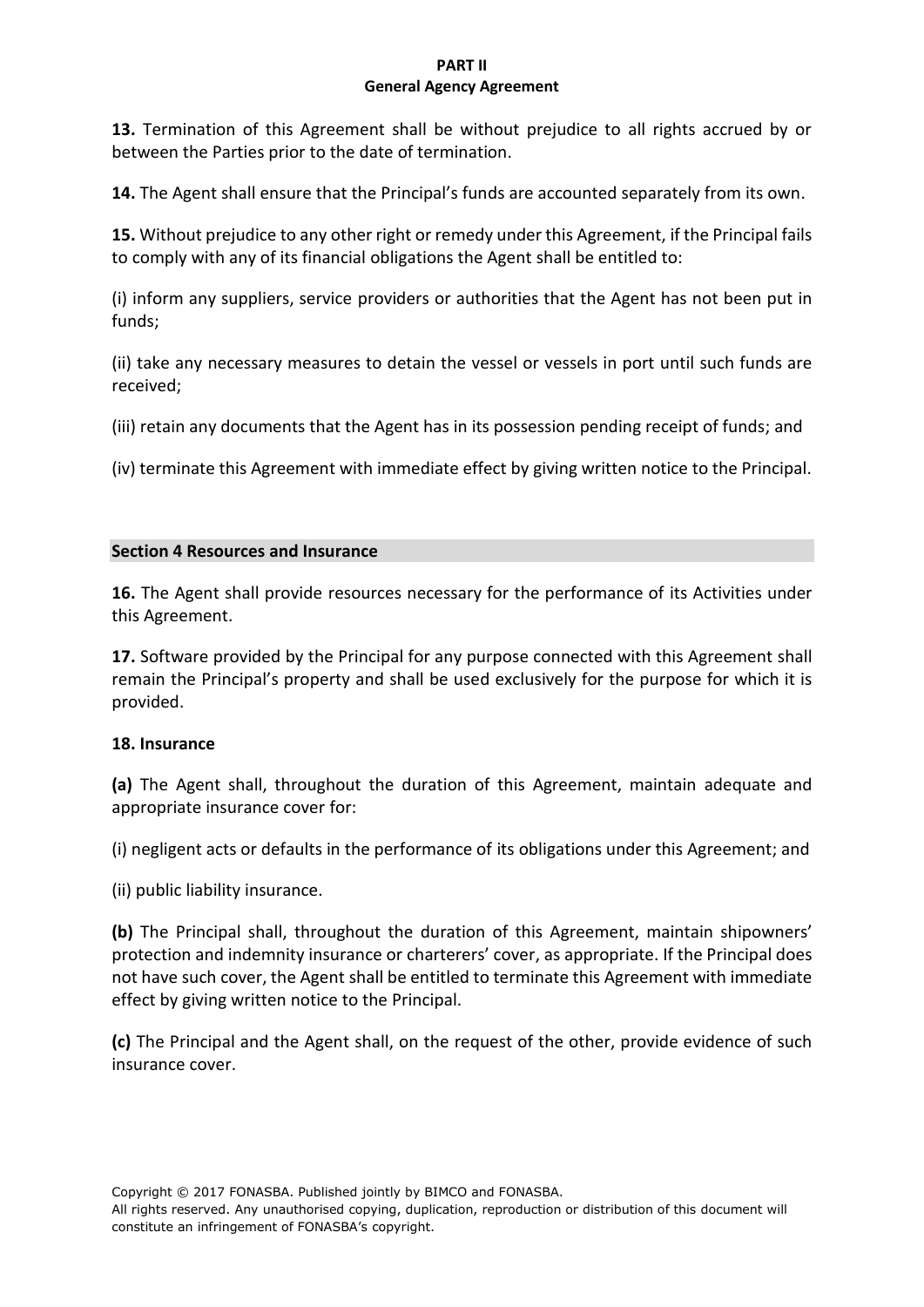#### **Section 5 Liability**

## **19.** Liability

## (i) *Liability to Principal*

The Agent shall not be liable to the Principal for any loss, damage, delay or expense of whatsoever nature, whether direct or indirect, (including but not limited to loss of profit arising out of or in connection with detention of or delay to the vessel) and howsoever arising in the course of performance of this Agreement, unless same is proved to have resulted solely from the negligence or wilful default of the Agent or sub-agents if Clause 6(a) applies.

Save where loss, damage, delay or expense has resulted from the Agent's personal act or omission committed with the intent to cause same or recklessly and with knowledge that such loss, damage, delay or expense would probably result, the Agent's liability for each incident or series of incidents giving rise to a claim or claims shall never exceed:

(a)\* a total of ten (10) times the Remuneration specified in Box 9 which shall be deemed earned in any event; or

(b)\* the amount agreed and stated in Box 11.

*\*Subparagraphs (a) and (b) are alternatives. If Box 11 is not completed, subparagraph (a) shall apply.*

## (ii) *Himalaya Clause*

It is hereby expressly agreed that no employee of the Agent (including every sub-contractor from time to time employed by the Agent) shall in any circumstances whatsoever be under any liability whatsoever to the Principal for any expense, loss, damage or delay of whatsoever kind arising or resulting directly or indirectly from any act, neglect, or default on its part while acting in the course of or in connection with its employment and, without prejudice to the generality of the foregoing provisions in this Clause 19(ii), every exemption, limitation, condition and liberty herein contained and every right, exemption from liability, defence and immunity of whatsoever nature applicable to the Agent or to which the Agent is entitled hereunder shall also be available and shall extend to protect every such employee or subcontractor acting as aforesaid and for the purpose of all the foregoing provisions of this Clause 19 the Agent is or shall be deemed to be acting as agent or trustee on behalf of and for the benefit of all persons who are or might be its servants or agents from time to time (including sub-contractors as aforesaid) and all such persons shall to this extent be or be deemed to be parties to this Agreement.

**20.** Except to the extent that the Agent would be liable under Clause 19, the Principal hereby undertakes to keep the Agent and its employees, agents and sub-contractors indemnified and to hold them harmless against all actions, proceedings, claims, demands or liabilities whatsoever or howsoever arising which may be brought against them or incurred or suffered by them arising out of or in connection with the performance of this Agreement, and against and in respect of all costs, loss, damage and expenses (including legal costs and expenses on

Copyright © 2017 FONASBA. Published jointly by BIMCO and FONASBA.

All rights reserved. Any unauthorised copying, duplication, reproduction or distribution of this document will constitute an infringement of FONASBA's copyright.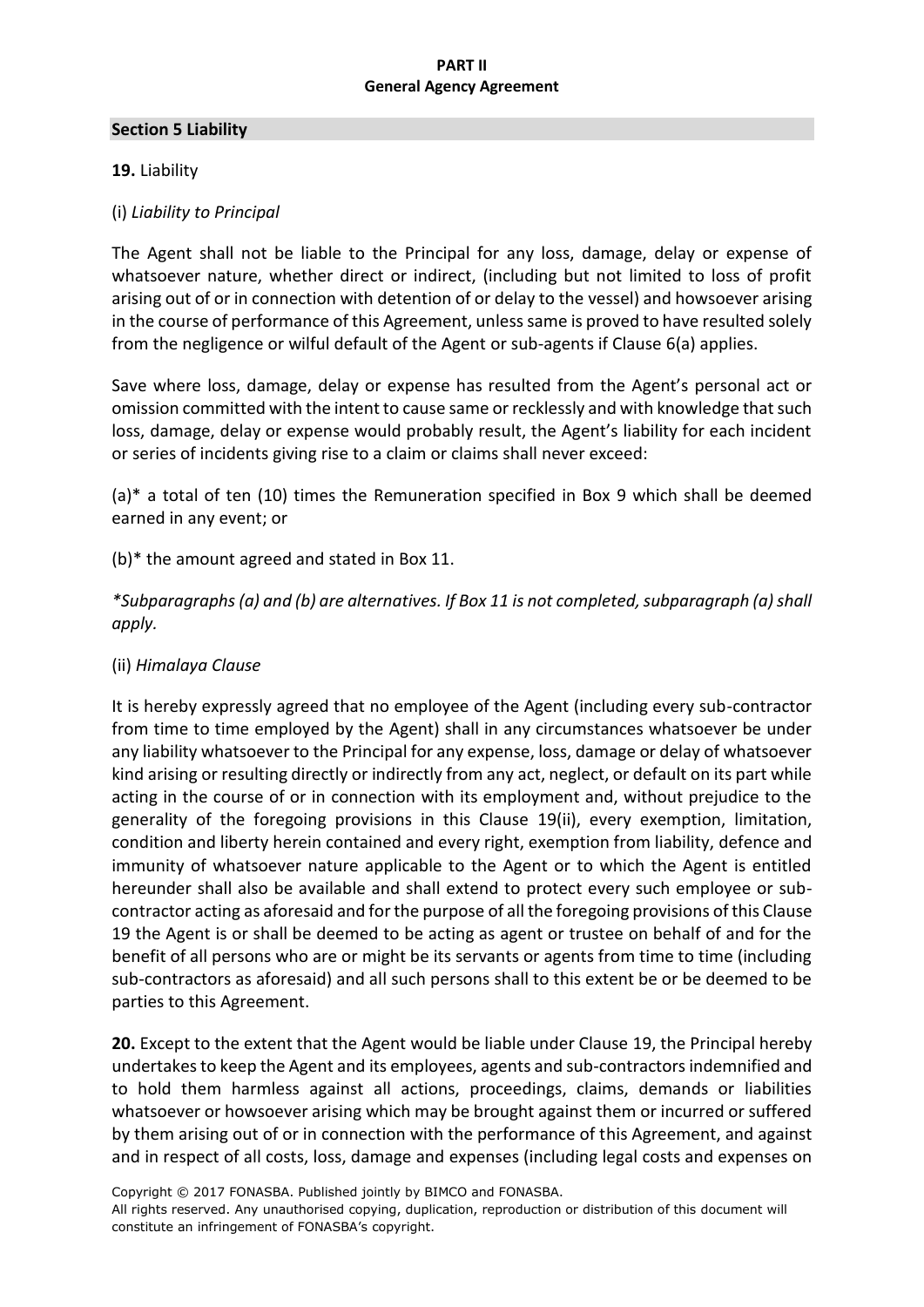a full indemnity basis) which the Agent may suffer or incur (either directly or indirectly) in the course of the performance of this Agreement.

## **Section 6 Miscellaneous**

**21.** This Agreement shall terminate forthwith in the event of an order being made or resolution passed for the winding up, dissolution, liquidation or bankruptcy of either party (otherwise than for the purpose of reconstruction or amalgamation) or if a receiver or administrator is appointed, or if it suspends payment, ceases to carry on business or makes any special arrangement or composition with its creditors.

**22.** The Principal shall provide the Agent with procedures and policies to be followed in connection with its duties and functions under this Agreement.

**23.** If anything is done or not done, such shall not constitute a waiver of any rights under this Agreement.

**24.** Neither party shall assign or novate this Agreement without the consent of the other party.

**25.** The provisions of this Agreement are private and confidential. The Agent will treat all information provided by the Principal about its business activities as confidential. The Agent will not disclose such confidential information, without the Principal's consent, either during or after termination of this Agreement.

This obligation will not however extend to information which:

(i) was already or becomes known to the Agent through other sources not subject to such an obligation of confidentiality;

(ii) is or becomes known to the market generally other than as a result of a breach of this obligation; or

(iii) which the Agent is obliged to disclose pursuant to an order of a court or other such authority.

In all cases such obligation of confidentiality shall be deemed to end two years after the expiry or termination of this Agreement.

**26.** Notwithstanding anything in this Agreement, the Agent or the Principal shall not be required to do anything that constitutes a violation of the laws and regulations of any State to which either of them is subject.

**27.** All notices given by either party to the other shall be in writing and sent to the address for that other party set out at Part I of this Agreement.

Copyright © 2017 FONASBA. Published jointly by BIMCO and FONASBA.

All rights reserved. Any unauthorised copying, duplication, reproduction or distribution of this document will constitute an infringement of FONASBA's copyright.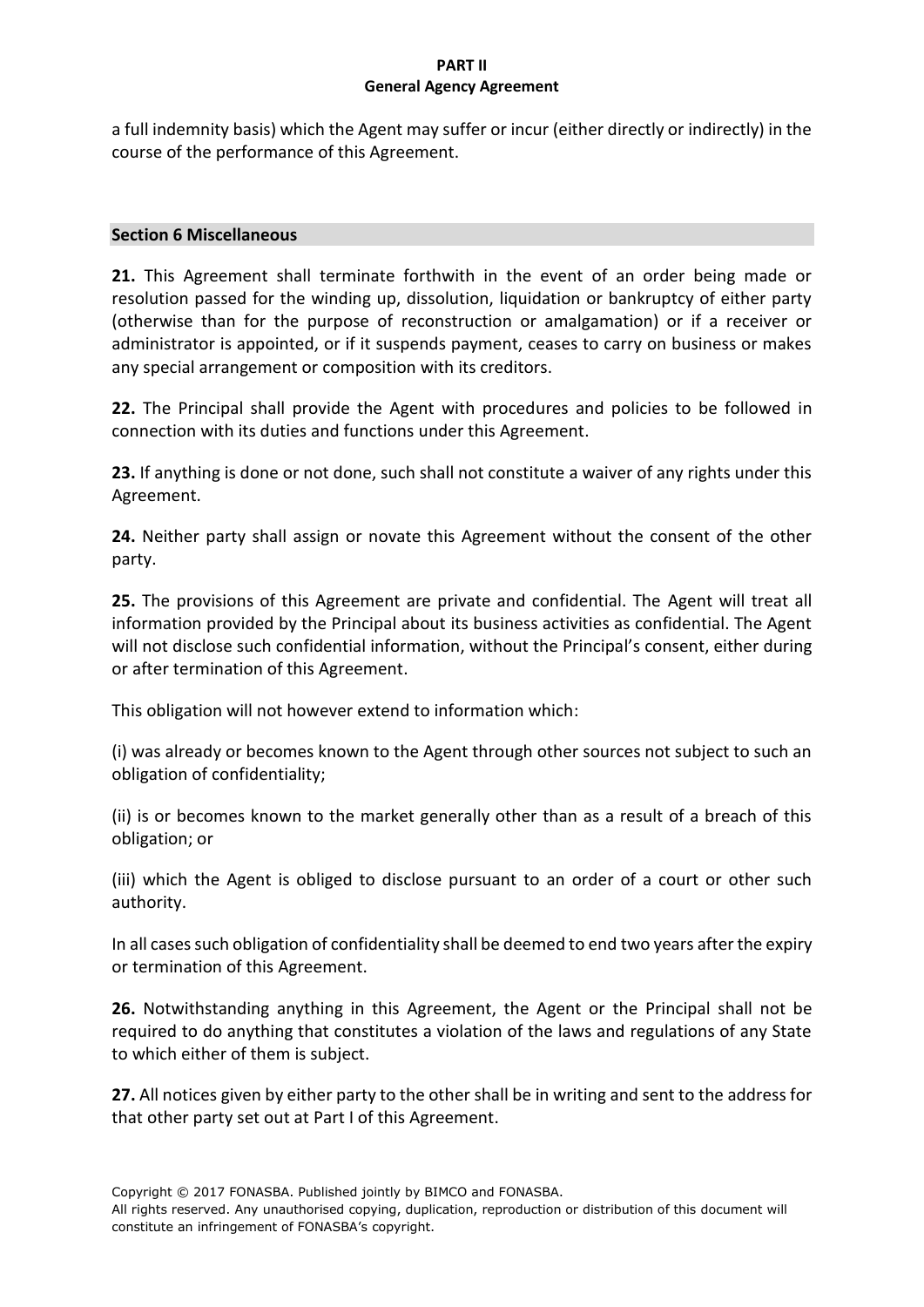A notice may be sent by registered or recorded mail, facsimile, electronically or delivered by hand.

Any notice given under this Agreement shall take effect on receipt by the other party and shall be deemed to have been received:

- (i) if posted, on the seventh  $(7<sup>th</sup>)$  day after posting;
- (ii) if sent by facsimile or electronically, on the day of transmission; and
- (iii) if delivered by hand, on the day of delivery,

and in each case proof of posting, handing in or transmission shall be proof that notice has been given, unless proved to the contrary.

## **Section 7 Law and Jurisdiction**

**28.** The Parties agree to refer any disputes to arbitration and to incorporate the BIMCO Dispute Resolution Clause 2016 into this Agreement. They have elected the governing law and jurisdiction referred to in Box 16. In the absence of a declared choice, English law and London arbitration shall apply in accordance with Subclause (a) of the BIMCO Dispute Resolution Clause 2016.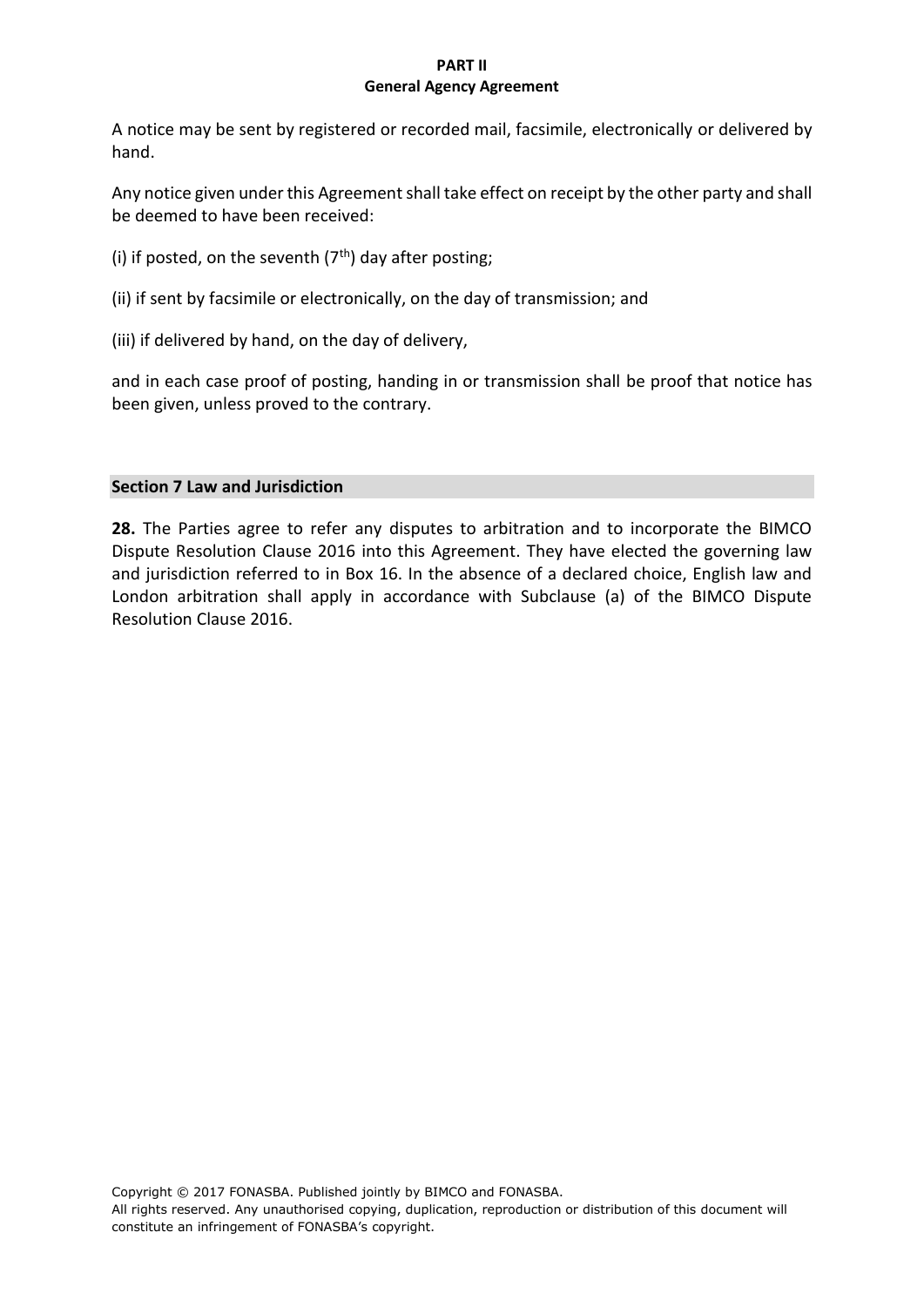#### **ANNEX A: REMUNERATION**

| Signature and Company Stamp (Agent) | Signature and Company Stamp (Principal) |
|-------------------------------------|-----------------------------------------|
|                                     |                                         |
|                                     |                                         |
|                                     |                                         |
|                                     |                                         |

Copyright © 2017 FONASBA. Published jointly by BIMCO and FONASBA. All rights reserved. Any unauthorised copying, duplication, reproduction or distribution of this document will constitute an infringement of FONASBA's copyright.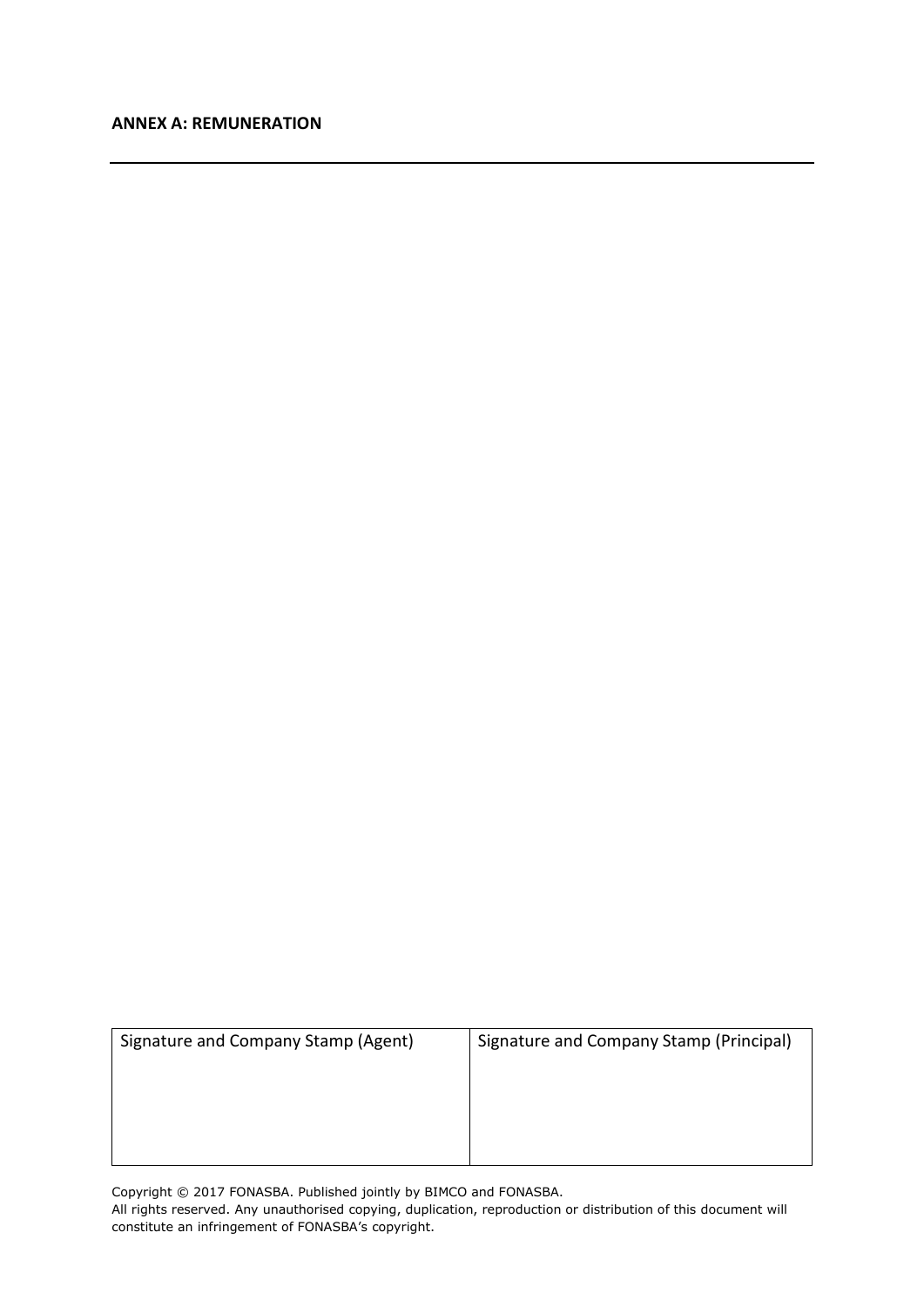#### **ANNEX B: FUNDING**

| Signature and Company Stamp (Agent) | Signature and Company Stamp (Principal) |
|-------------------------------------|-----------------------------------------|
|                                     |                                         |
|                                     |                                         |
|                                     |                                         |

Copyright © 2017 FONASBA. Published jointly by BIMCO and FONASBA. All rights reserved. Any unauthorised copying, duplication, reproduction or distribution of this document will constitute an infringement of FONASBA's copyright.